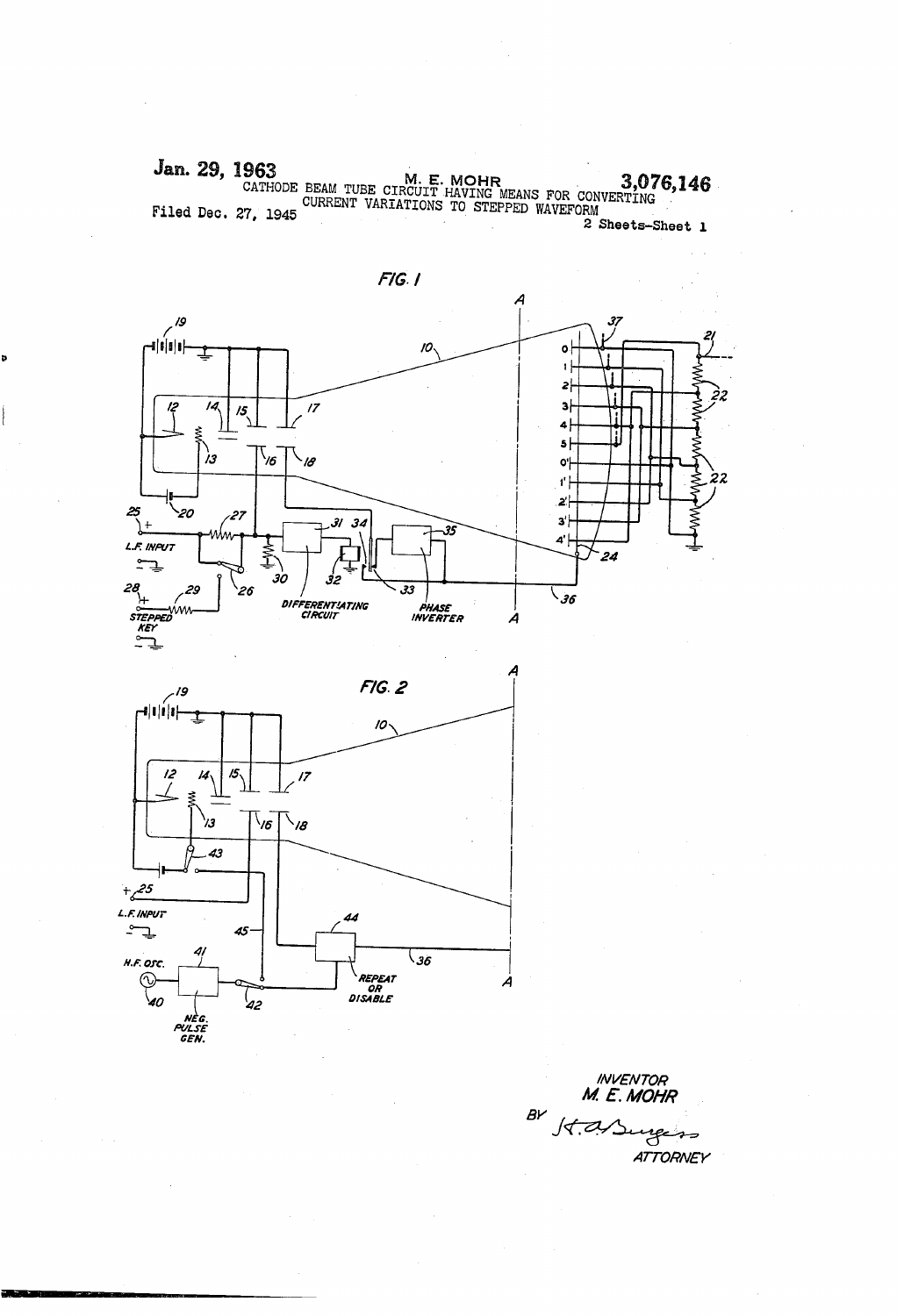Jan. 29, 1963<br>CATHODE BEAM TUBE CIRCUIT HAVING MEANS FOR CONVERTING 6.146 Filed Dec. 27, 1945 COMMERT VARIATIONS TO STEPPED WAVEFORM 2 Sheets-Sheet 2



uweuron M. E. MOHR  $B<sup>2</sup>$  $\mathcal{M}% _{0}=\mathcal{M}_{0}=\mathcal{M}_{0}=\mathcal{M}_{0}=\mathcal{M}_{0}=\mathcal{M}_{0}=\mathcal{M}% _{0}=\mathcal{M}_{0}=\mathcal{M}_{0}=\mathcal{M}_{0}=\mathcal{M}% _{0}=\mathcal{M}_{0}=\mathcal{M}_{0}=\mathcal{M}% _{0}=\mathcal{M}_{0}=\mathcal{M}_{0}=\mathcal{M}% _{0}=\mathcal{M}_{0}=\mathcal{M}_{0}=\mathcal{M}% _{0}=\mathcal{M}_{0}=\mathcal{M}% _{0}=\mathcal{M}_{0}=\mathcal{M}% _{0}=\mathcal{M}_{0}=\mathcal{$ ATTORNEY

 $F/G.3$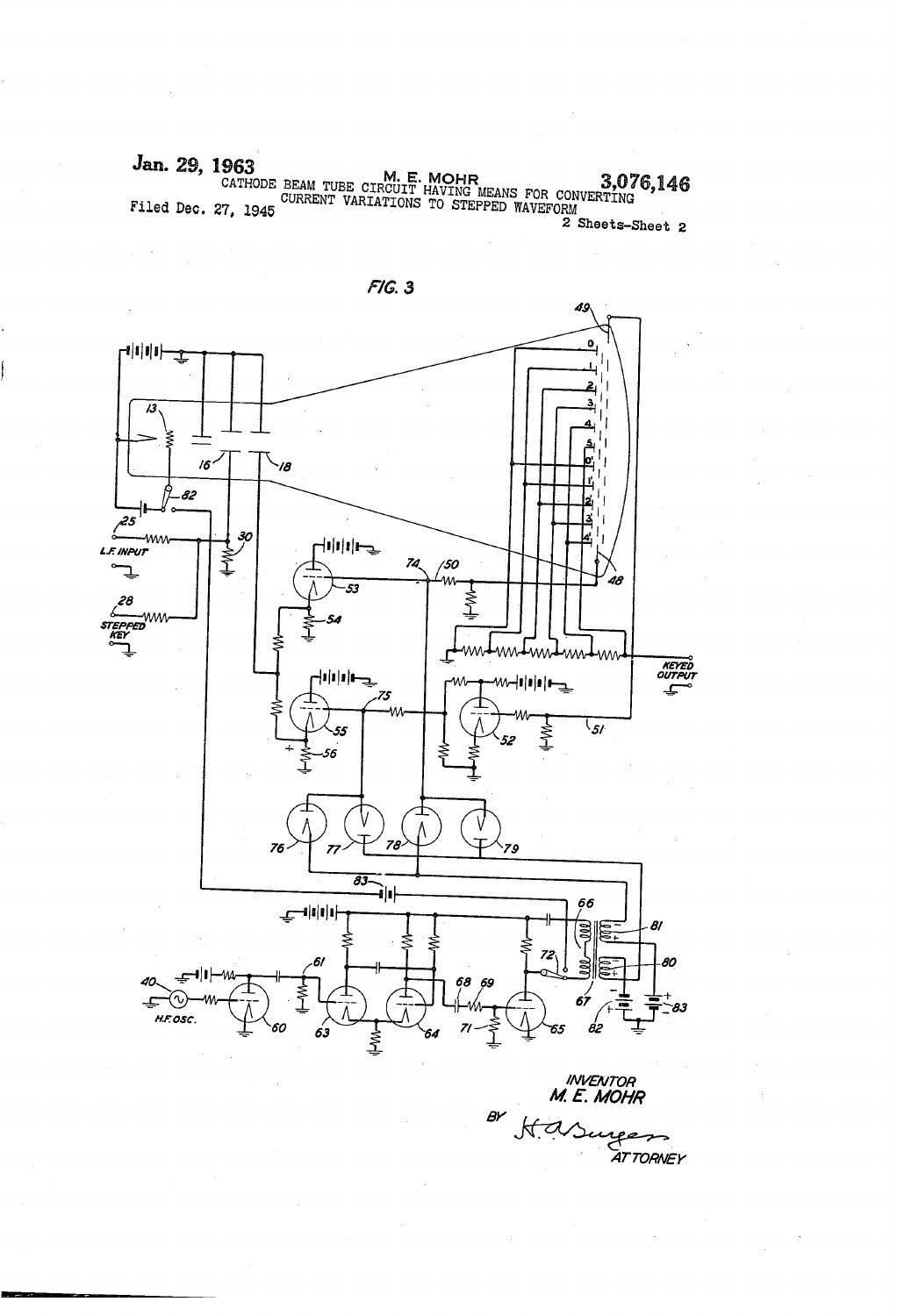United States Patent Office

 $\boldsymbol{5}$ 

10

65

## 3,076,146 Patented Jan. 29, 1963

1

3,076,146<br>CATHODE BEAM TUBE CIRCUIT HAVING MEANS<br>FOR CONVERTING CURRENT VARIATIONS TO

STEPPED WAVEFORM Milton E. Mohr, Summit, N.J., assignor to Bell Telephone

Laboratories, Incorporated, New York, N.Y., a corporation of New York Filed Dec. 27, 1945, Ser. No. 637,414

10 Claims. (Cl. 328-186)

The present invention relates to electrical signaling and more particularly to means for converting current variations to stepped wave form.

In accordance with the present invention, a cathode beam tube having a plurality of targets is used as the 15 means for producing an output wave varying in steps, and auxiliary electrode means is used together with auxiliary circuit means for preventing the beam from splitting between two adjacent targets.

Objects of the invention are greater accuracy and cer- 20 tainty of operation with improved fidelity of output relative to input variations.

The nature and objects of the invention will be more fully understood from the following detailed description in connection with the attached drawings in which:

FIG. 1 is a schematic representation of a cathode beam tube embodying the invention in one form:

FIG. 2 shows a modification of the portion of FIG. 1 to the left of the line A-A; and

FIG. 3 is a schematic representation of a beam tube and circuit therefor according to a further embodiment of the invention.

In FIG. 1 the glass envelope 10 encloses a cathode 12, grid 13, and accelerating and focusing electrode 14 for  $25$ projecting a well defined thin beam toward the right in the figure between the pairs of deflecting plates 15, 16 and 17, 18. Polarizing batteries 19 and 20 are shown for the cathode and grid. At the right hand end of tube 10 is an array of targets, shown as eleven in number by way 40 of illustration, and designated individually by the numbers  $0$  to  $5$  and  $0'$  to  $4'$  in succession. These numbers also designate the step value of the output current that is produced in output circuit 21 when the beam is impinging on a respective target. The step value of this out-<br>put current is determined by the number of equal re- $45$ sistors 22 through which the target current flows in series to ground.

The targets are placed as close to one another as feasible and the beam is shaped to have a cross-section that is  $50$ very narrow in the vertical direction although it may be spread out horizontally so as to be of sheet form. In order to produce well defined steps of output current it is desired that the beam should not split between targets but that it should always entirely fall on some one target. 55 To help to insure this, a back electrode 24 extends across the tube behind the targets so that whenever the beam or any portion of it passes between two targets it strikes this back electrode and places a voltage on it which can be fed back to deflecting plate 18 to urge the beam toward 60 an adjacent target.

The electrodes 15 and 17 are shown grounded while opposite electrodes 16 and 18 are arranged to have different voltages placed upon them to cause the beam to be deflected vertically in the plane of the paper.

It is assumed for illustration that the signal applied at 25 is a varying direct current, of positive polarity. When this is applied, it causes the electrode 16 to move the beam downwardly from its assumed normal position on target 0. If necessary a bias (not shown) can be used 70 to cause the beam to strike the target 0 when no signal is being applied at 25. A switch 26 when in the position

2

shown short-circuits resistance 27, and when in its alternate position it connects a source of stepped key waves at 28 in parallel with the signal current source so that the signal and key voltages are added and their summation voltage is applied to electrode 16. High series resistors 27 and 29 cooperate with resistor 30 in adding the signal and key voltages on electrode 16. These key currents can be obtained in any suitable manner and can for example be prepared in advance and recorded on a phonograph or other record in the manner disclosed, for instance, in Newby-Vaughan application Serial No. 456,356 filed August 27, 1942.

With the switch 26 in the position shown, only the low frequency direct current signals are effective on the tube. These consist of rising and falling portions and it will be assumed for illustration that their total range of variation is just sufficient to move the beam from target  $\theta$ to target 5 as a maximum. During a rising portion of the signal, relay 32 is assumed to be deenergized and a feedback circuit exists from electrode 24 through phase inverter 35 and relay contact 33 to deflecting plate 18. The polarity of this feedback is such as to tend to move the beam downward, that is in the same direction that the signal is tending to move the beam, since the signal is  $25 \frac{1}{2}$ assumed to be rising in value. This feedback exists, as stated, only when the beam or part of it leaks past the edge of a target and strikes electrode 24. As a result, the beam is caused to shift quickly across to the next target as soon as it reaches the edge of the preceding 30 target and starts to impinge on electrode 24. In this action the feedback is assumed to be relatively strong so that when a small amount of the beam reaches electrode 24 the feedback takes over control and shifts the beam to the next target.

If the signal changes from rising to falling, it is necessary under the assumptions made with respect to FIG. 1, to change the sign of the feedback since otherwise the signal would not be able to move the beam from one target to the next lower-numbered target in the figure if the feedback were such as to move the beam downward when the beam is between targets. Accordingly, a differentiating circuit 31 is provided for distinguishing between rising and falling signal current and for causng operation of the relay 32 only in response to falling values of signal. It may be of known type comprising a condenser and resistance in series with each other with a unidirectional connection from the resistance to the winding of the relay, such as a rectifier poled to furnish energizing current to the relay only in response to falling signals. By use of this relay and phase inverter 35 (which may be a grid-controlled vacuum tube stage, for example) the polarity of the feedback is changed in going from rising to falling signals or vice versa.

Instead of using the single output terminal 21 and the resistances 22, individual leads may be brought out through the envelope 10 from the targets, one of these leads being indicated at 37 as an alternative connection and other similar leads being shown for targets 1 to 5. When these six leads are thus brought out they may be connected to individual indicators such as relays or vacuum tubes and the device can be used as an analyzer since the leads are energized in accordance with the step values of the impressed signal. To indicate one use for such a circuit, the signal may be the varying direct current speech defining wave obtained from one channel of a Vocoder system, an example of which is shown in H. W. Dudley Patent 2,151,091 granted March 21, 1939. In accordance with that disclosure speech waves are analyzed into pitch defining and spectrum defining waves in the form of slowly varying direct currents in a plurality of parallel channels. In connection with speech privacy or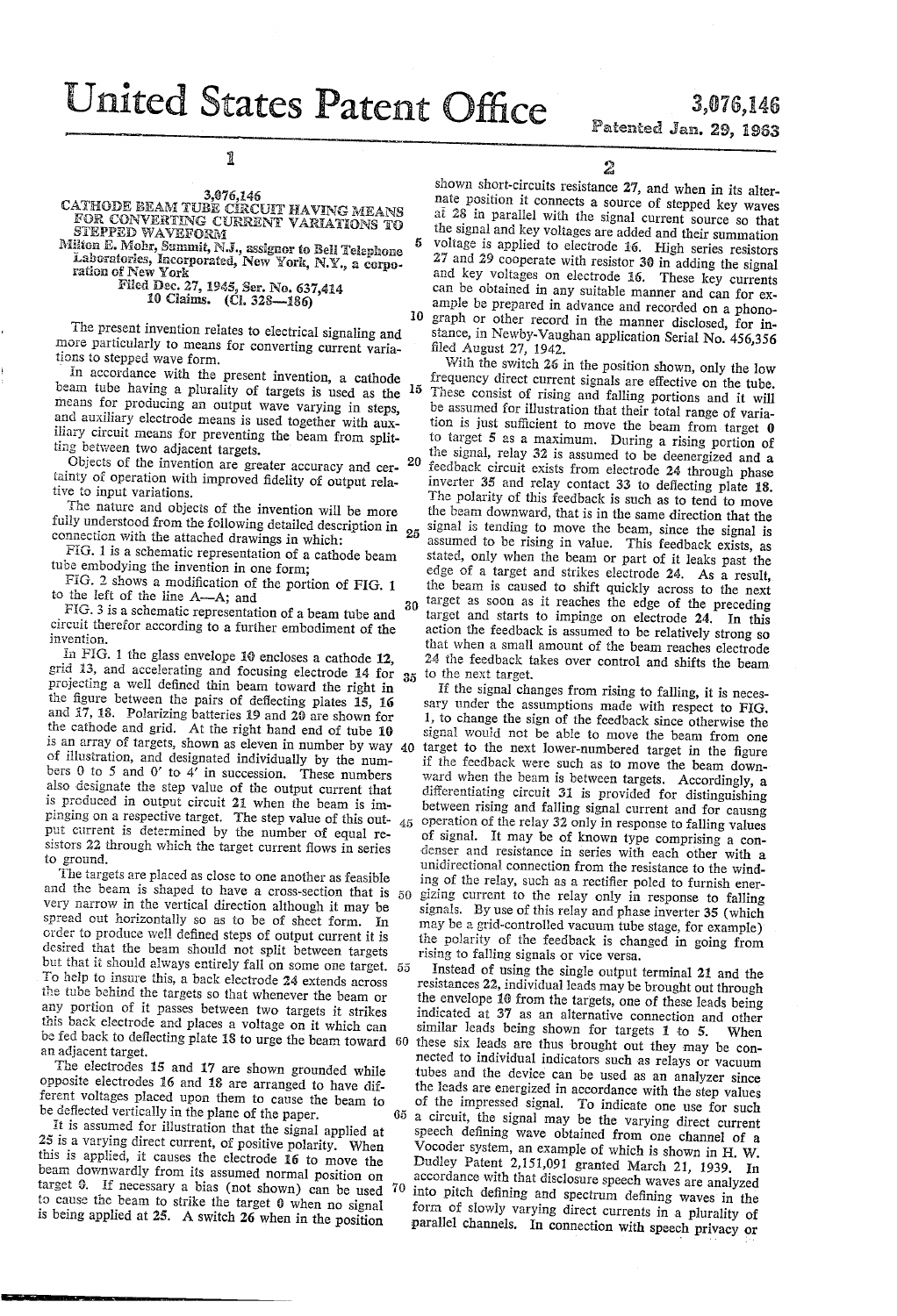$\tilde{n}$ 

3<br>other systems, it is sometimes desired to analyze each one of these speech defining waves in terms of the number of steps of' amplitude which the wave comprises either from time to time or in continuous manner by energizing individual circuits representing respective step values. This may be done by the circuit of FIG. 1 as above described.

If it is desired to add a stepped key the switch  $26$  is thrown to its alternate position as already stated. Assuming that the signal (which may in this case also be  $10$ the' variable direct current signal in a Vocoder channel) as' before' has a'total range of O to 5 steps of amplitude, and that the key also has a similar total range of amplitude', the summation of signal- plus key will have a' total range of 0 to 10 steps. The circuit of FIG. 1 will  $15$ then convert the summation wave into a stepped output wave (using the resistors 22) in output circuit 21 varying from  $0$  to 5 steps, the reduction in range representing a reentry' operation performed by virtue of the parallel con nection within the tube of pairs of targets similarly numbered', one unprimed and one primed, e.g. targets  $0$  and  $0'$ ,  $1$  and  $1'$  etc. The circuit otherwise operates as' already described.

The embodiment shown in FIG. 1 has a certain amount of hysteresis as may be seen from the fact that a given  $25$ value of signal which corresponds to a beam position half way between two adjacent targets will in the case of a rising signal move the beam to the next higher value of target while the same value of signal in the case of a target while the' same value of signal in the case of a falling signal will move the beam to the next lower value 30 of target. This effect is obviated in the other embodiments disclosed in FIGS. 2 and 3.

Referring to FIG. 2, provision is made for disabling the feedback intermittently at a rate that is high in comparison with the rate of signal variation. For this purpose an oscillator 40 is used, feeding into a pulse producer 41 which applies negative pulses via switch 42 either to the disabler 44 in the feedback connection 36 or to the grid' 13 if switch 43' is in its alternate position. With the switches 42 and 43 in the positions shown the feedback  $40$ connection is interrupted while with these switches in case the polarity of the feedback remains the same for both rising and falling signals, and it may be given either as to place the beam between targets 3 and 4, for example, the beam will always be thrown to a particular one of these targets depending upon which polarity of feedback is used. The signal alone determines the beam position (actual or virtual) in the instants when the feed-<br>back action is absent due to interruption at either 44 or 13. The device 44 may comprise a grid-controlled vacuum tube with connections for applying the negative pulses from 41 to the grid to drive the' grid potential beyond cut-off, by way of one example. polarity. If the signal strength at a given instant is such 45 50

In FIG. 3 the tube is provided with a pair of back plates 48 and 49 in the form of grids having horizontal that the slats of grid 48 overlap the lower edges of the targets and extend part-way across the inter-target space 60 while the slats of grid 49 overlap the upper edges of the targets and extend across the rest of the inter-target space<br>not covered by the slats of grid 48. If the beam is pictured as drifting downward off the lower edge of a target it strikes one of the grid slats of electrode 48. If it drifts the opposite way it strikes one of the grid slats of elec trode 49. 55 65

Grid 48 is connected to one feedback path 50 and grid 49 is connected to a second feedback path 51 which in cludes a phase inverter tube 52. When the beam strikes any one of the parts of grid 48, a negative potential is fed back to the grid of tube 53 and is repeated through this tube via cathode resistor 54 and impressed on deflector plate 18. This voltage tends to deflect the beam deflector plate 18. This voltage tends to deflect the settler  $\tau_5$  to said deflecting means in response to interception of 70

 $\frac{4}{4}$  a target against a tendency to drift in the downward direction. If the beam strikes any portion of grid 49, the negative potential produced is inverted in stage  $52$  to a positive potential which is repeated by tube  $55$  as a positive potential via cathode resistor 56 and is impressed on electrode 18 tending to deflect the beam in the downward direction in the figure. By means of these two back<br>electrodes 48 and 49, therefore, the beam is entrapped on a particular target until an interruption occurs in the beam or in the feedback path'. The beam is then free to be positioned on any target under control of the signal. For interrupting the beam or feedback path, oscillator 40 is provided followed by limiter tube 60 which produces square-topped waves. These generate positive pips of voltage at point 61 which are applied to the grid of the

first tube 63 of the single trip multivibrator 63, 64. Tube 64 is normally transmitting saturation current and the space current of tube  $63$  is cut off. The application of the positive pulse to the grid of tube 63 operates in the well understood manner to cut off tube 64, which then applies a positive pulse of definite duration, determined by the time constant of the circuit, to the grid of tube 65. This is a power tube for producing pulses in the primary winding  $66$  of balanced transformer  $67$ . Tube  $65$  is selfbiased by the charge on condenser 68 caused by the flow of grid current from the plate of tube 64' when this' tube is cut off and its plate is at its highest positive potential, through condenser  $68$  and resistor  $69$  in series to the grid of tube  $65$ . When tube  $64$  conducts, condenser  $68$  discharges' through resistors 69 and 71 in' series. The time constant of this circuit is proportioned to cause definitely timed pulses of definite duration to flow through the pri-

35 mary winding 66, via closed switch  $72$ .<br>Diodes 76, 77, 78 and 79 normally receive cut-off bias from batteries  $82$  and  $83$  so that they then have no effect on the feedback paths  $50$  and  $51$ . Pulses in secondary windings 80 and 81, however, oppose the bias voltages from batteries 82 and 83. Due to circuit balance, a ground potential is established at points 74 and 75 preventing transmission of feedback voltage to the grids of tubes

53 and 55. In' this way the feedback paths are dis

abled. Instead of disabling the feedback paths, the beam can be suppressed by application of negative pulses to grid 13. These can be derived from the plate of tube 65 when switches 72 and 82 are thrown to their alternate positions from' those shown. Battery' 83 is for bias purposes. What is'claimed is:

1. In combination, a cathode beam tube having beam forming means, an array of targets on which the beam may impinge one at a time when the beam is deflected by different amounts, beam deflecting means to cause the beam to impinge on selected targets, a source of signal current variations connected to said beam deflecting means to cause variable deflection of the beam, an aux iliary electrode adjacent said array of targets, on which the beam impinges when between two adjacent targets, a circuit leading from said auxiliary electrode for impressing a voltage on said deflecting means to cause the beam when impinging on said auxiliary electrode to be in an adjacent target, and means for making the impression of such voltage upon said deflecting means intermittent.

2. In a signaling system, a source of signal currents having rising and falling portions, a cathode beam tube having beam forming means and beam deflecting means, a plurality of targets to which the beam can be deflected, indicator means connected to said targets, means to im press said signal currents on said deflecting means to cause said beam to strike one or another of said targets, aux iliary electrode means in said tube on which said beam may strike when not completely incident on one of said targets, circuit connections from said auxiliary electrode means to said deflecting means to feed back a voltage